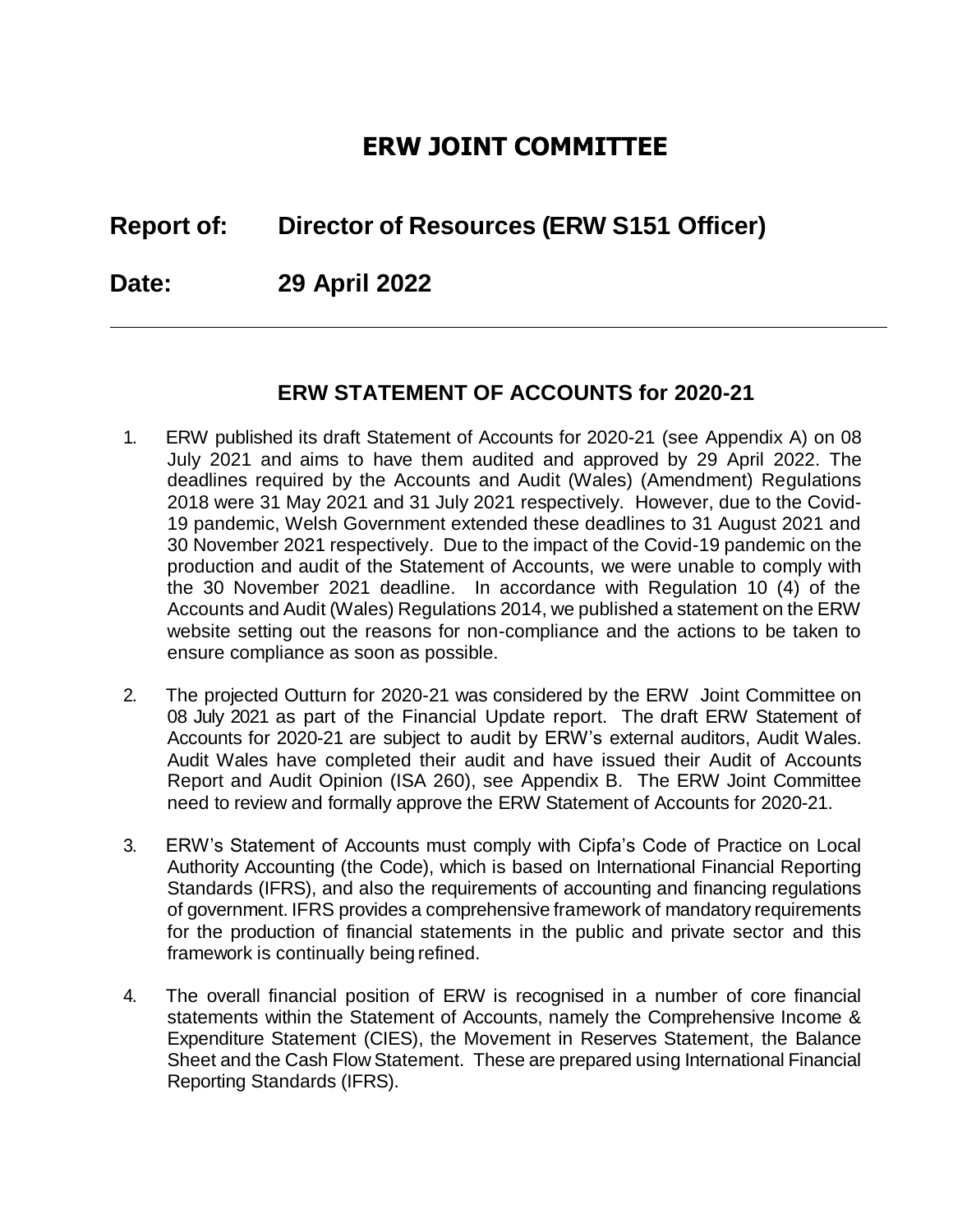Further details on these and other statements within the Statement of Accounts for 2020-21 are outlined below:

- **Narrative Report** This aims to communicate ERW's purpose, how it has performed in accordance with its overall strategy and against performance indicators over the year, and how it has allocated its resources in line with intended outcomes. It demonstrates collective performance over the year and how well ERW is equipped to deal with the challenges ahead and to continue delivering Education through Regional Working. It tells the story of ERW by providing a holistic, clear and wellstructured view of its strategy, performance and future outlook.
- **Expenditure and Funding Analysis**  This shows the reconciliation between how annual expenditure is used and funded from resources (cash basis) by ERW in comparison with those resources consumed or earned by ERW in accordance with generally accepted accounting practices (IFRS basis).
- **Comprehensive Income and Expenditure Statement (CIES)**  This shows the accounting cost in the year of providing services in accordance with generally accepted accounting practices (IFRS basis) as opposed to the cost actually funded from taxation. The reconciliation to the taxation position, as represented by the actual funds available to ERW, is shown in the Expenditure and Funding Analysis.
- **Movement in Reserves Statement**  This shows the movement on the different reserves held by ERW analysed between usable reserves and unusable reserves held for financial accounting purposes.
- **Balance Sheet**  This sets out the financial position on 31 March in terms of the value of assets and liabilities recognised by ERW and the reserves held byERW.
- **Cash Flow Statement**  This summarises the inflows and outflows of cash and cash equivalents with third parties arising from revenue and capitaltransactions.
- 5. The ERW Joint Committee review of the Statement of Accounts for 2020-21 should be focused on the following issues:

#### **(a) Financial Reporting Standards**

The International Financial Reporting and Other Standards that have been issued have been applied as required by the Code. The Statement of Accounts have been prepared in compliance with the Code for 2020-21.

The Code requires that ERW discloses information relating to the impact of an accounting change that will be required by a new standard that has been issued but not yet adopted by the Code for the relevant financial year.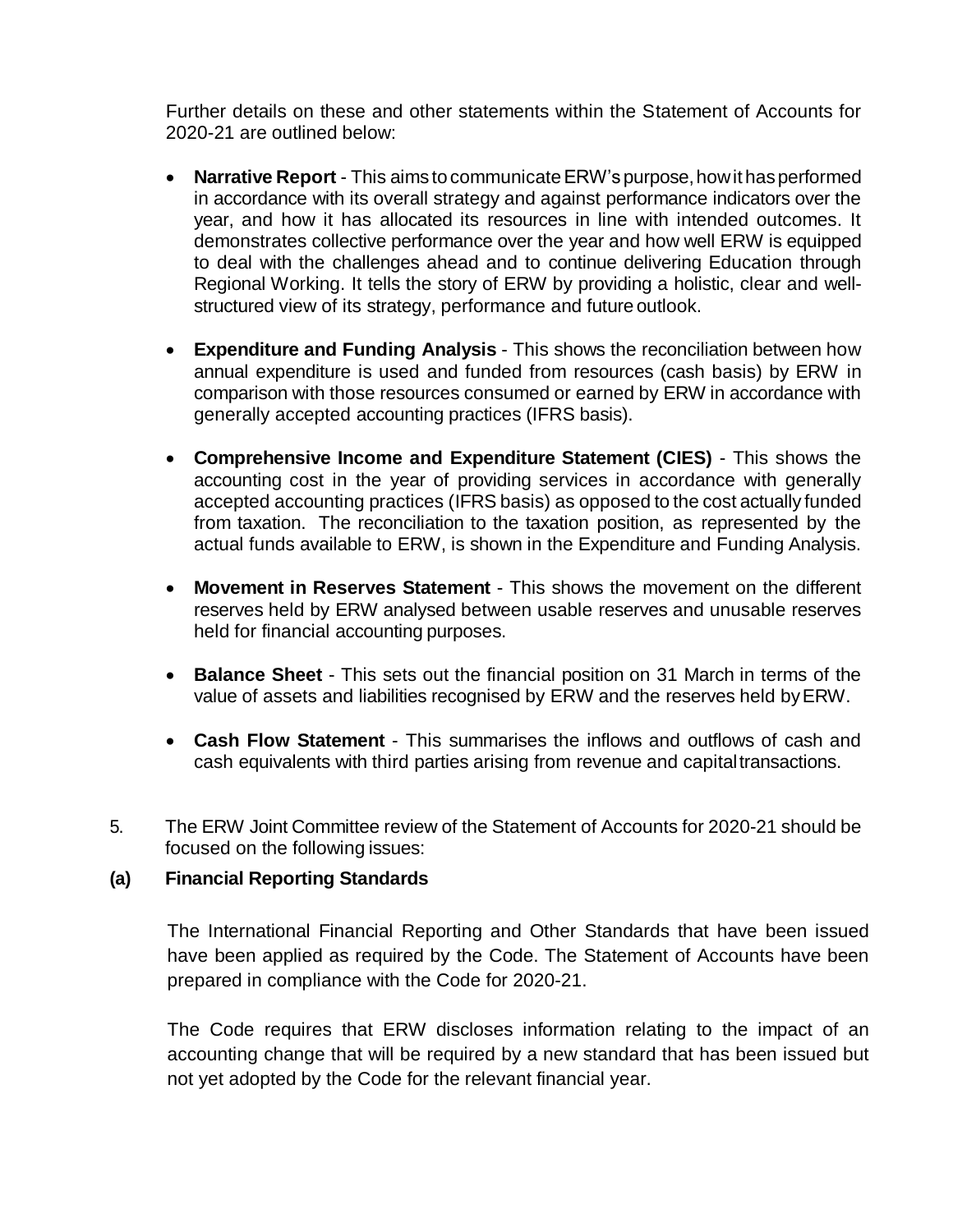#### Accounts and Audit (Wales) Regulations

The Accounts and Audit (Wales) Regulations 2014 amended by SI 2018 No 91 requires Welsh Local Authorities to bring forward the accounts closure and publication timetable. The regulations require signing, approval and publication to take place by 31 July from 2021, although Welsh Government have subsequently extended this deadline to 30 November 2021 for the 2020-21 Statement of Accounts. Although ERW has been producing its Statement of Accounts earlier than current regulations require for several years, the Covid-19 pandemic has resulted in the delay in approval of the 2020-21 Statement of Accounts to 29 April 2022.

## **(b) Accounting Concepts**

The pervasive accounting concepts of "accruals basis" and "going concern" have been used in the preparation of the Core Accounting Statements and the qualitative characteristics of useful financial information continue to be employed, as shown on page 18 of the Statement of Accounts.

## **(c) Critical Judgments in Applying Accounting Policies and Estimation Risk**

In applying the accounting policies set out in the Statement of Accounts for 2020-21, ERW has made judgments about the complex transactions and those involving uncertainty in future years and these are shown on page 19 of the Statement of Accounts.

The main risk areas appertaining to items in the current set of accounts and potentially impacting accounts in the future are shown on pages 19 and 20 of the Statement of Accounts.

## **(d) Accounting Policies**

The accounting policies used to prepare the Core Financial Statements, the Supporting Notes and the Supplementary Financial Statements have been reviewed using the Code for 2020-21.

#### **(e) Internal Control Issues**

The ERW Head of Internal Audit Annual Assurance Opinion for 2020-21, to be considered by the ERW Joint Committee on 29 April 2022, confirms that there are no significant internal control issues which would impact upon the Statement of Accounts for 2020-21. However, the opinion concluded that overall, limited assurance is given on the adequacy and effectiveness of governance, internal control, financial management and risk management arrangements in place.

All the audit reviews of the main financial systems received an assurance rating of "substantial".